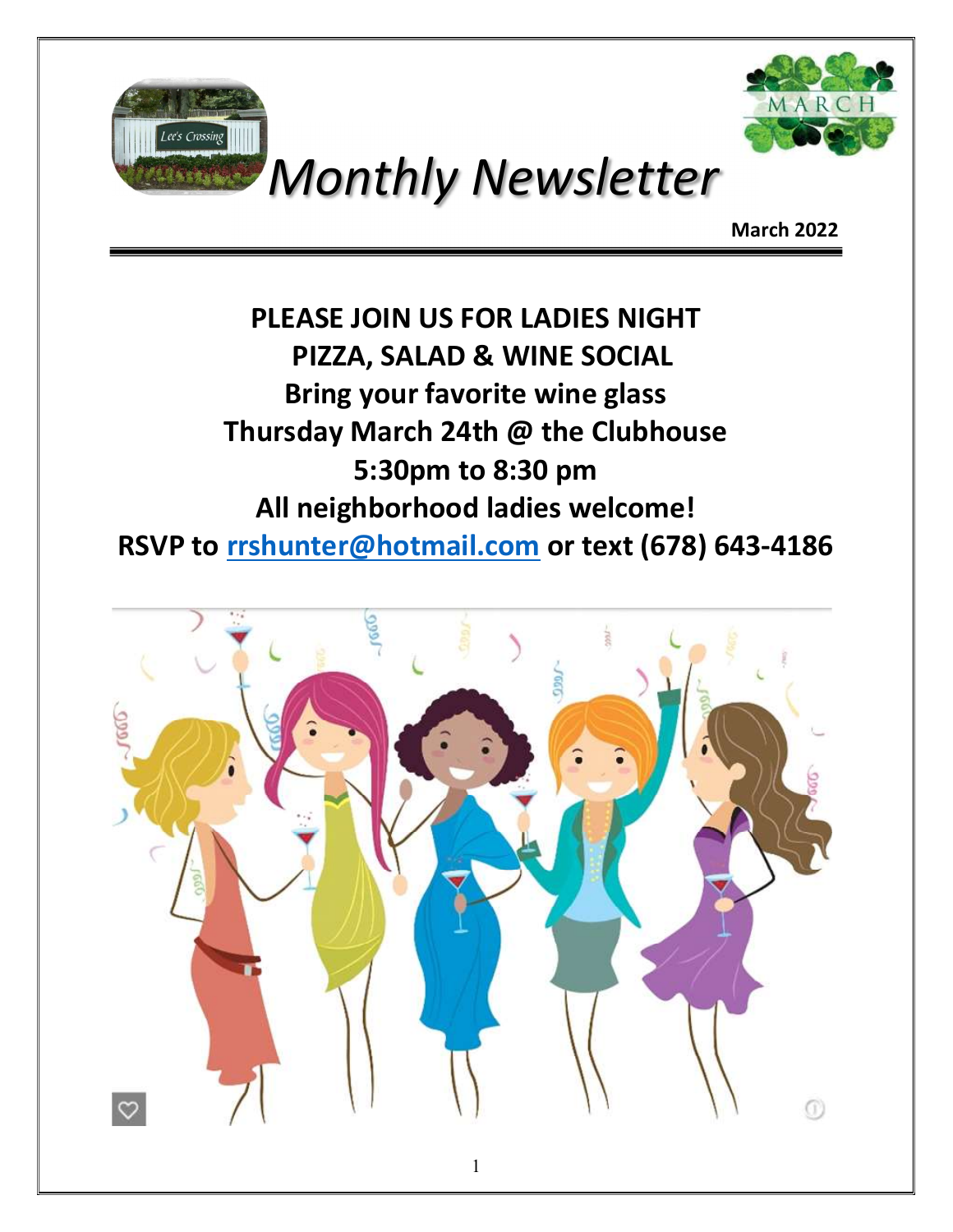# **D RENT THE**

Its Official! The clubhouse is now available for rental and use! If you have any questions or would like to book the clubhouse, please call or e-mail Chad Ellis at 678-907-1227 or ellisutigers@gmail.com.

![](_page_1_Picture_2.jpeg)

Calendar of Events – In March in and Around the Marietta Square

![](_page_1_Picture_4.jpeg)

![](_page_1_Picture_5.jpeg)

For more information on these and other events, please go to the City of Marietta's website:

https://www.visitmariettaga.com/events/2022-03/

![](_page_1_Figure_8.jpeg)

![](_page_1_Picture_9.jpeg)

| Greg Amaden                           | Lee's Trace | 404-216-5879 |
|---------------------------------------|-------------|--------------|
| Angela G. Ford                        | Lee's Trace | 678-234-7430 |
| Carolyn Richardson Cedar Branch Court |             | 770-427-9900 |
| <b>Frank Harris</b>                   | Idlewyld    | 404-580-9463 |

If you are a Notary and are willing to help out your neighbors, please send your name and phone number to leescrossingmariettaga@gmail.com